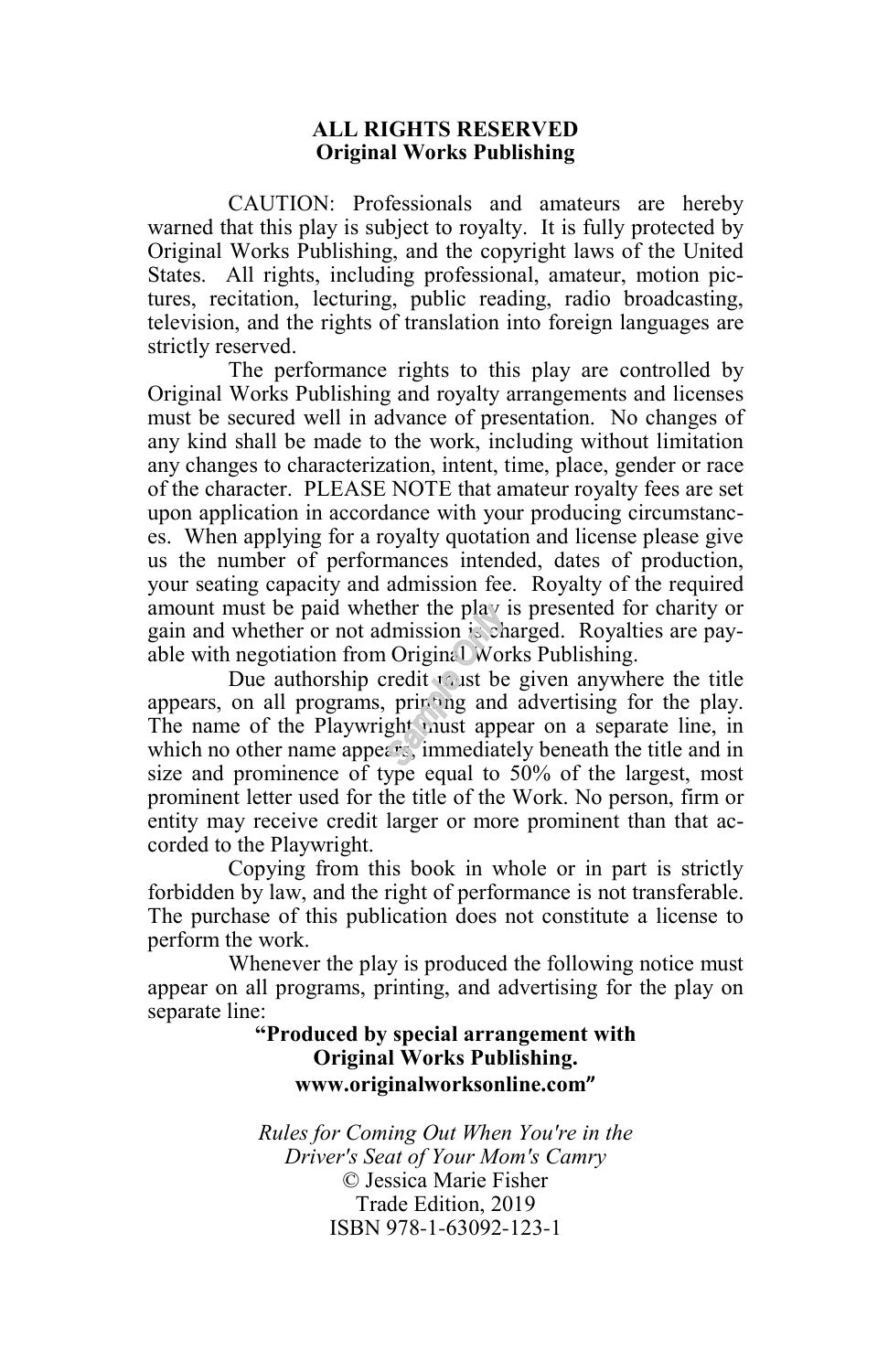## *Also Available From Original Works Publishing*



## **3boys by Becca Schlossberg**

**Synopsis:** Sit. Stay - for 3boys, a twisted allegory about Lee, a young dog struggling to guard puppy Zip against the human ideals of obedience, devotion, and masculinity. But when alpha Comet returns, Lee learns that rebellion only comes back to bite them. The harshly poetic 40-minute piece uses canine physicality to portray human emotional violence.

## **Cast Size:** 3 Males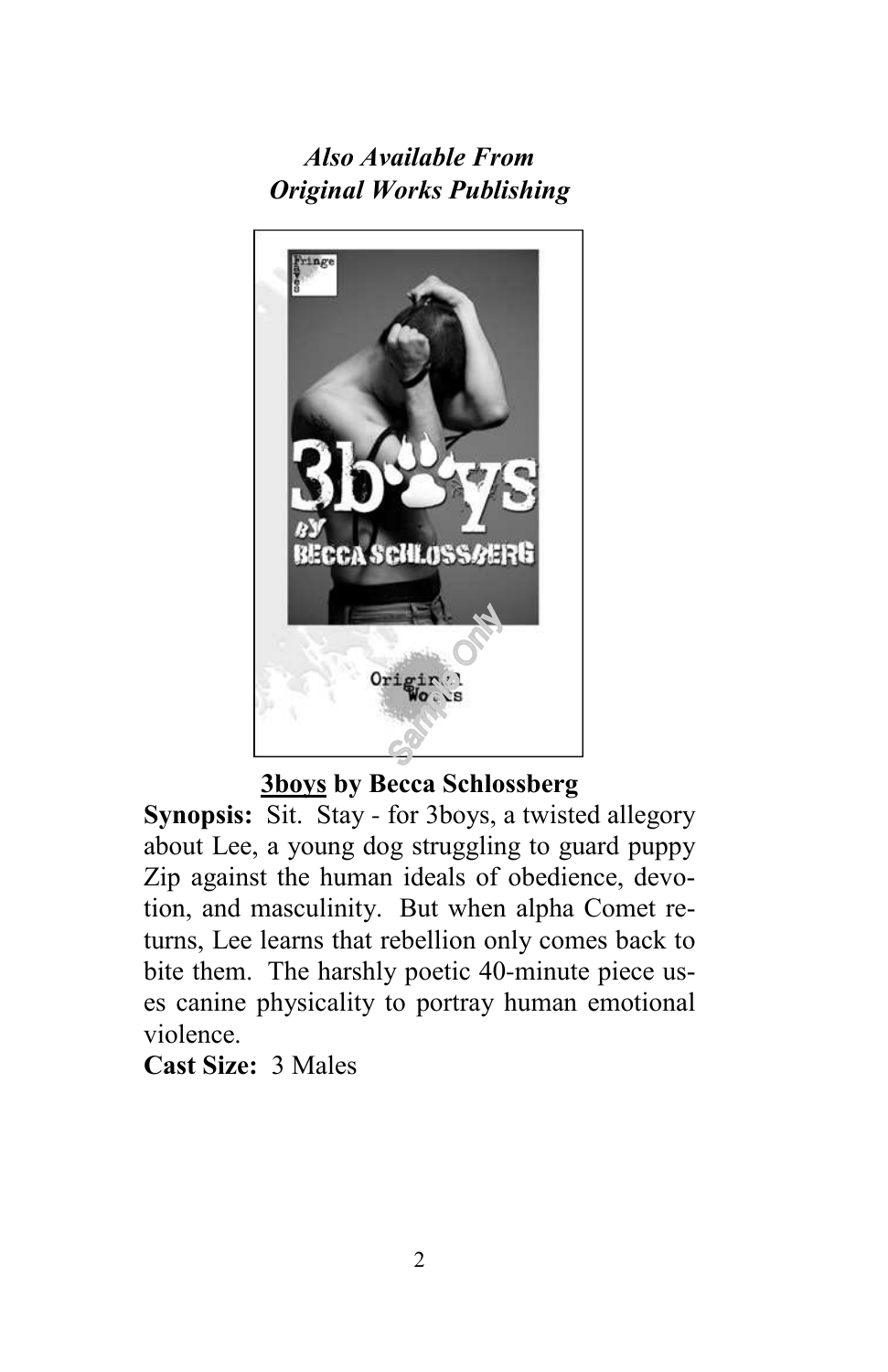# **Rules for Coming Out When You're in the Driver's Seat of Your Mom's Camry**

**by Jessica Marie Fisher**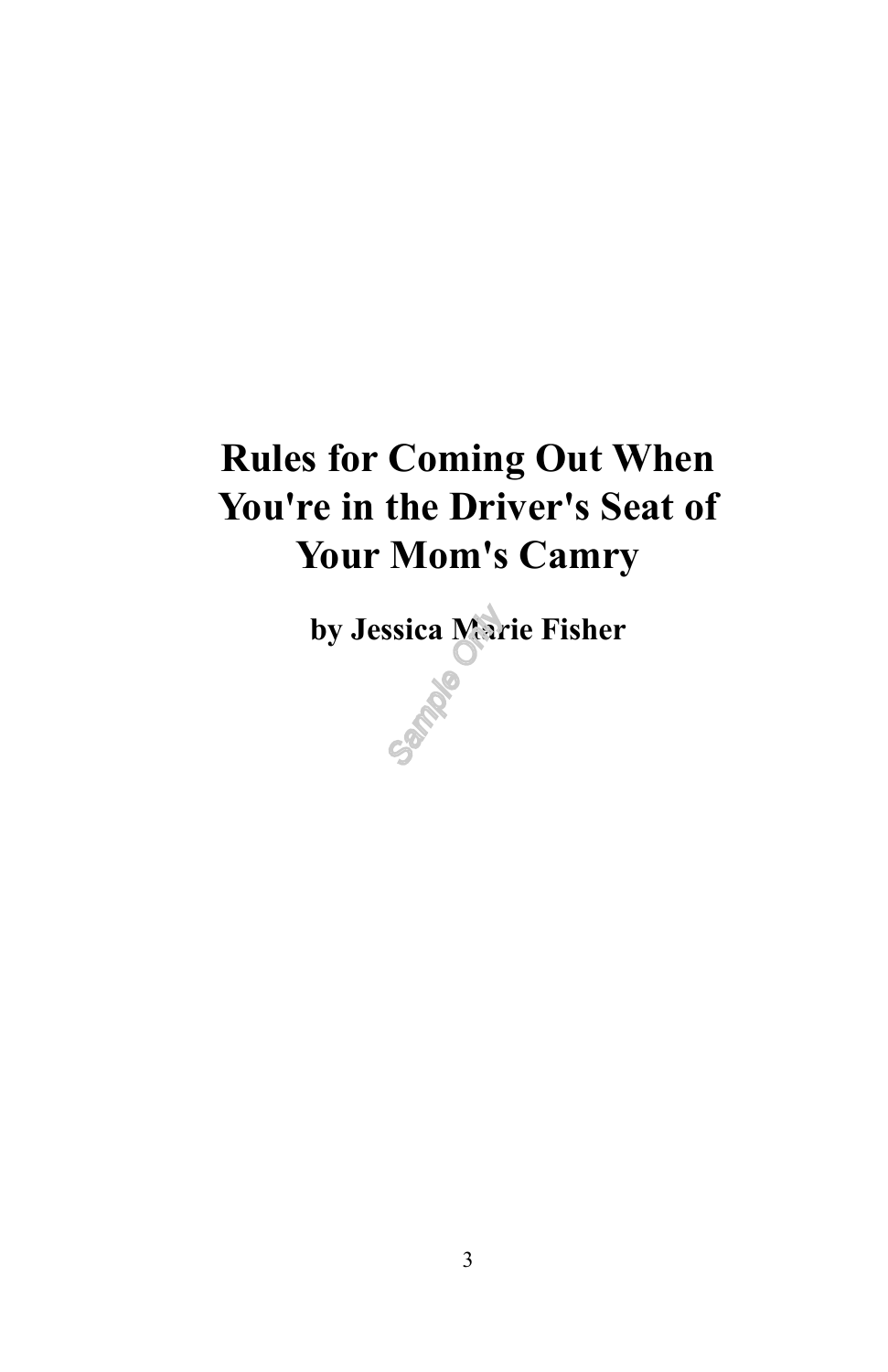Welcome to Narnia (previous title) was produced by The Riant Theatre (Van Dirk Fisher, Artistic Director) in New York City, in March 2019. It was directed by CJ Diorio. The cast was as follows:

LIAM…………………………Marcel Werder LAUREN…………………..…Lilly Brown

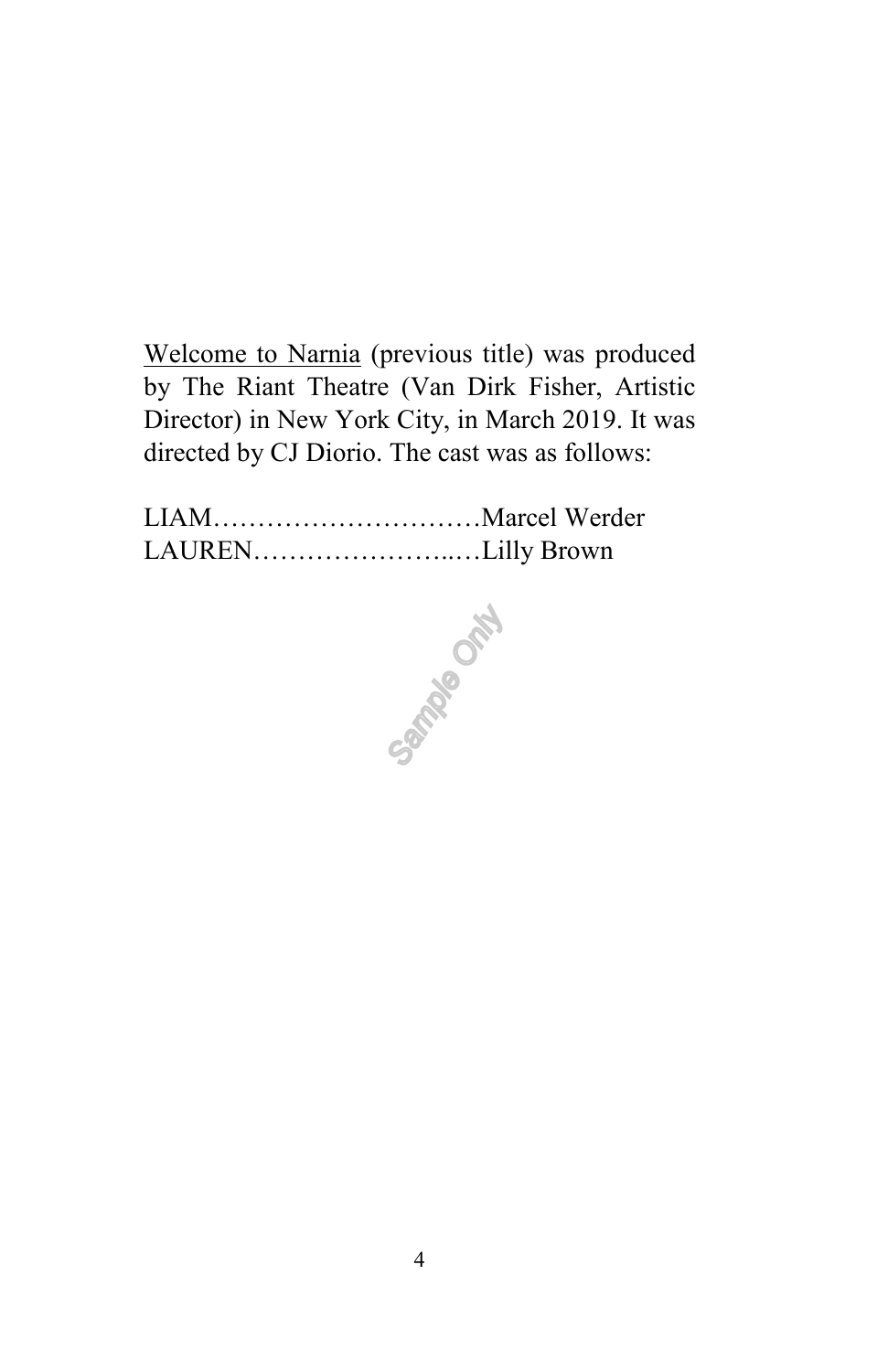CHARACTERS: (In Order of Appearance)

LIAM: A 17-year-old boy. High school senior. Extremely hardworking both in school and afterschool jobs. Selfless. In crisis. Finds himself both figuratively and literally alone often. Bad fashion sense. He has been best friends with LAUREN since fifth grade. He's a Pisces.

LAUREN: A 17-year-old girl. High school senior. Tumblr. Book-smart social justice warrior, (sometimes to a fault.) Waybe a bit of a doormat when it comes to relationships. Trying extremely hard to be the best person that she can be. She's bisexual but won't know that for like another year or so. She's a Capricorn.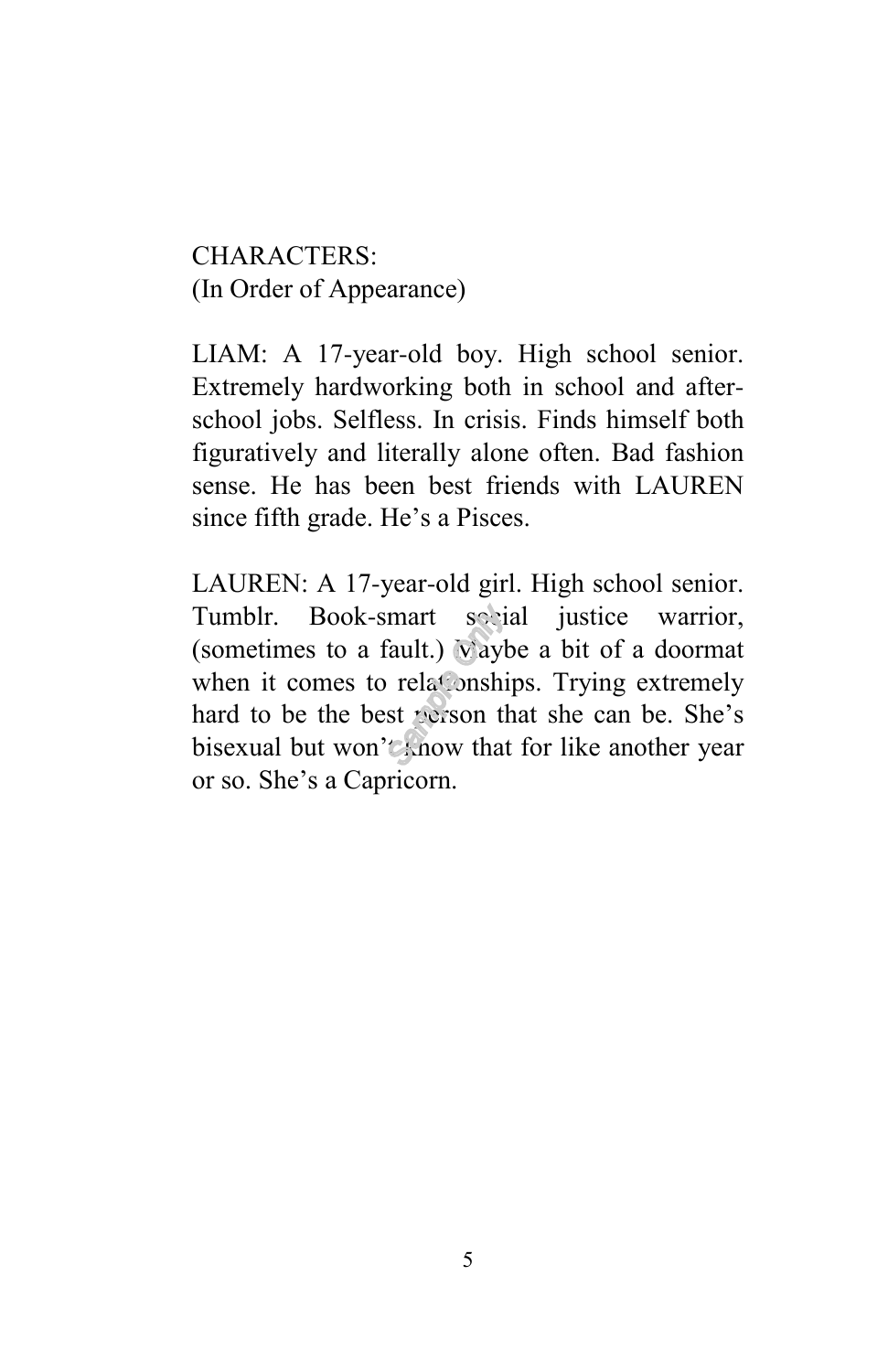**PLAYWRIGHT'S NOTE:** If the producers of this play (maybe it's a High School!) prefer it, I give my permission for you to perform this piece without "curse words" and explicit sexual content. I'd rather it be performed "cleanly" than not performed at all. By no means, however, do I give my permission for you to change Jackson's pronouns so that this story is about a crush on a girl. This play is about a boy who likes a boy. Additionally, please do not update the year in which the play takes place. The year is important  $-2015$  is the year of Obergefell v. Hodges. LGBT+ rights are always changing back and forth, so we can't be sure this story will be "modern" ten years from now. 2015 is even very different from 2019.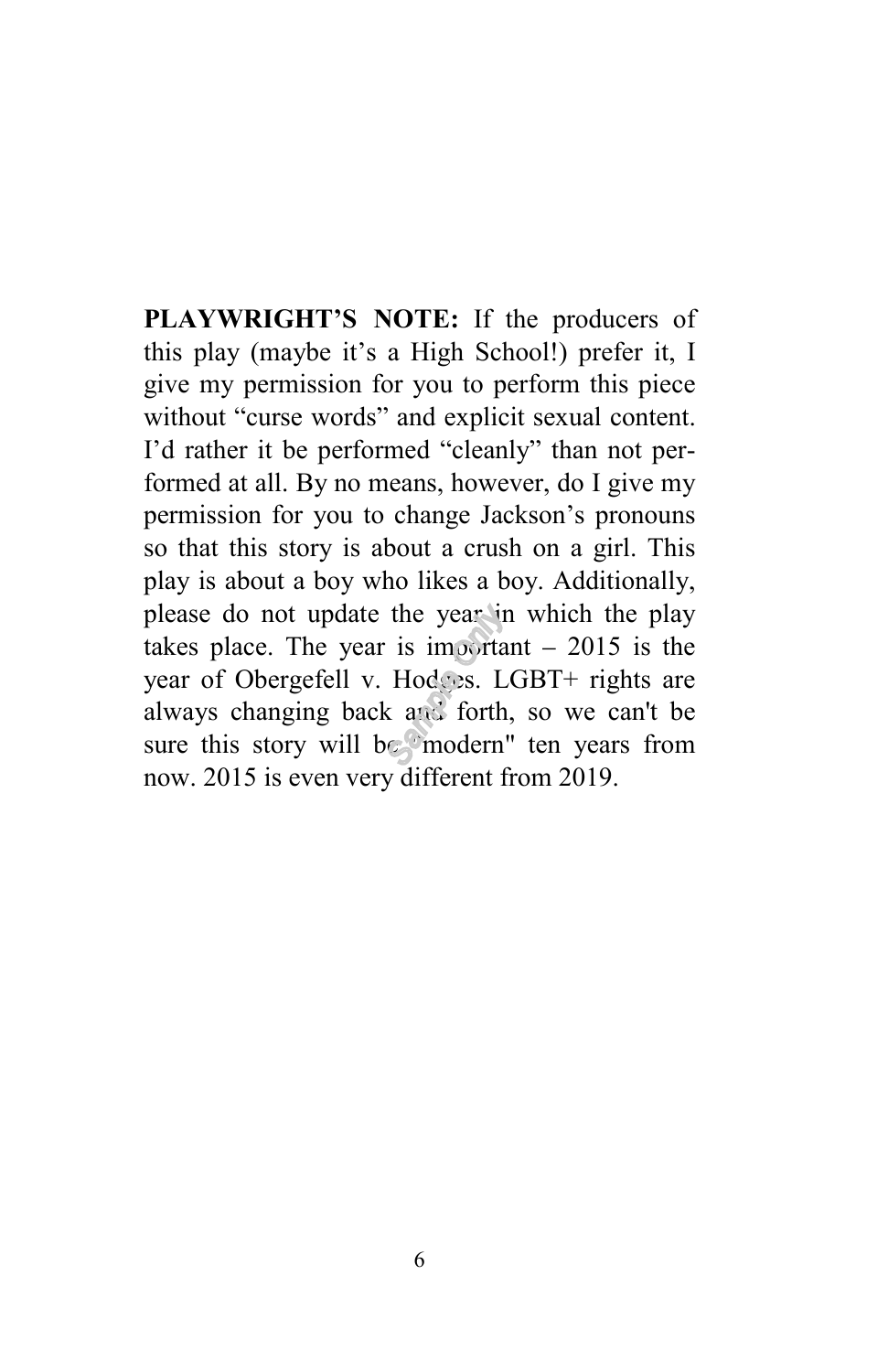## **Rules for Coming Out When You're in the Driver's Seat of Your Mom's Camry**

*(4ish PM, early January 2015, Northeast USA. Winter break ends in two days. LIAM, parked in the driveway of his house, sits in the driver's seat of his mom's car, hugging his knees, staring at his phone. LAUREN rushes to her car, parked at a public library, sits in her driver's seat and throws an obviously very heavy backpack onto the passenger's seat. LAUREN frantically turns her car on, reaches into her back pocket, takes her phone out, plugs earbuds into it, puts the microphone earbud into her ear, and calls LIAM. LIAM sees his phone buzz and puts his phone to his ear.*

*NOTE: Lines separated by a SLASH (/) are overlapped by the following line of text. Space between text should be honored by pausing.)*

LIAM: Hey.

LAUREN: Hello?

*(LIAM is calm. Well… he's not calm. He's terrified. He's trying to play it cool and he's overcompensating. LAUREN is panicking.)*

LIAM: Hey.

LAUREN: Are you okay?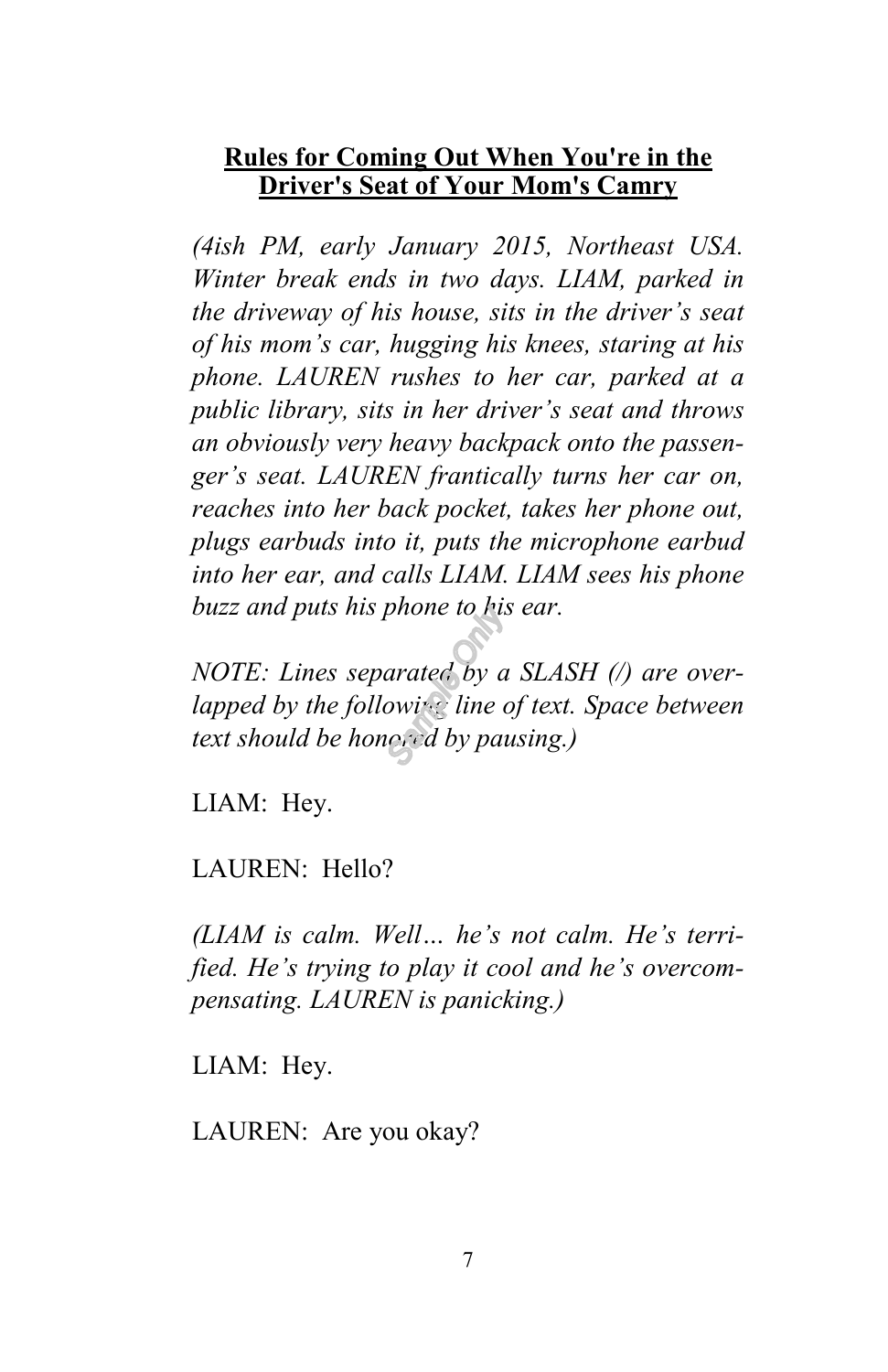- LIAM: Yeah, I think so.
- LAUREN: Do you want me to come pick you up? I'm at the library, where are you?
- LIAM: No, I'm in my car.
- LAUREN: Are you driving? Where are you going?
- LIAM: No, I'm in my driveway I'm just sitting here. Sorry I'm safe.
- LAUREN: What? Oh. You scared me.
- LIAM: I'm sorry.
- LAUREN: You texted me "emergency, call me now" and you're totally fine?
- LIAM: In the physical sense…
- LAUREN: What does that even mean?
- LIAM:  $I / \text{d}$ idn't mean sorry.
- LAUREN: I literally checked out all of my books and everything.
- *(LAUREN is kinda pissed.)*
- LIAM: Sorry you're busy, you can go.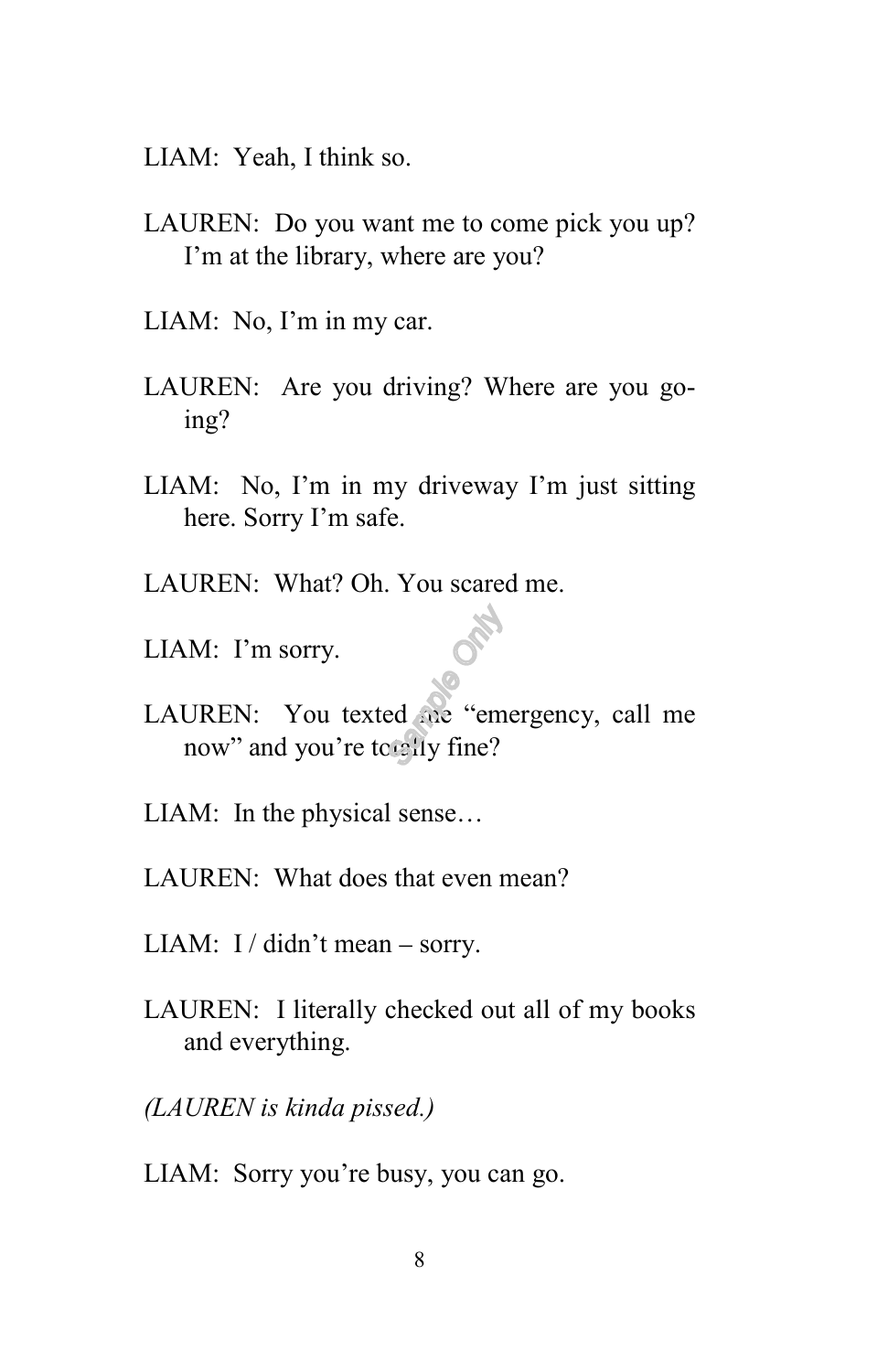LAUREN: No, no, I'm already here.

LIAM: It's fine.

LAUREN: What's going on

LIAM: It's fine! *(Beat.)* I promise this is important.

LAUREN: Okay. What's up?

*(Word vomit.)*

LIAM: I needed to talk to you, we haven't talked in a few days and I haven't seen you.

LAUREN: Woah okay um…

- LIAM: No, that wasn't guilt I'm in a panic, sorry.
- LAUREN: No, you're right. *(Beat.)* You're right we haven't talked in a bit. I've been spending a lot of time with Ben.
- LIAM: No, it's okay! Thank you for picking up. You're my best friend - we're both / busy
- LAUREN: We're both working so much.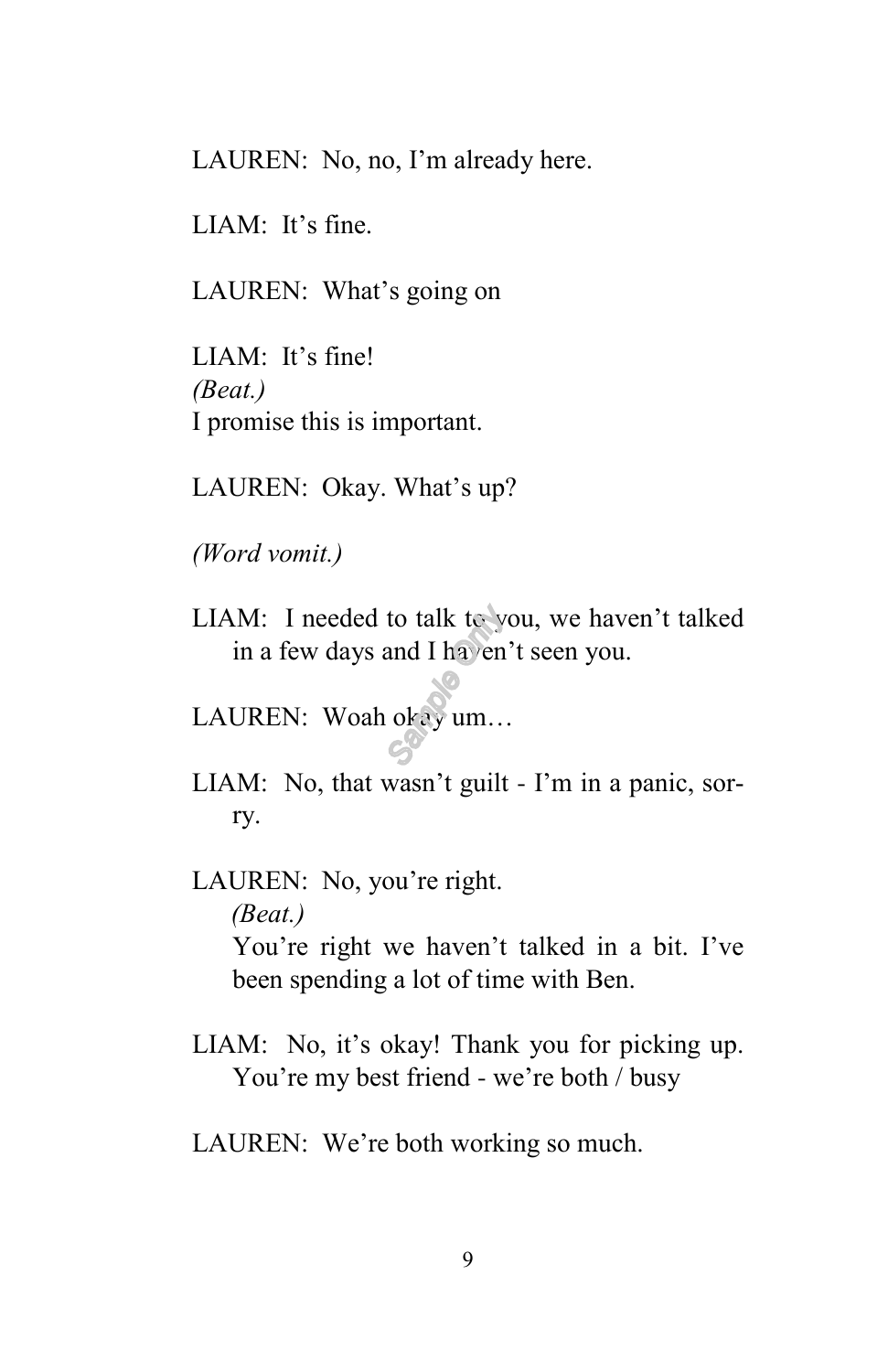LIAM: Yeah no it's okay. I hope you and Ben are good!

LAUREN: We are!

*(They're not.)*

LIAM: Good.

LAUREN: So, what's up I'm dying.

LIAM: Um. You smell / bad.

LAUREN: I will kill / you.

LIAM: I'm sorry, I'm just nervous.

LAUREN: Why would you be nervous?

LIAM: I should do this in person.

- LAUREN: No, Liam, please actually tell me what's going on.
- LIAM: Fine, okay. *(He takes a breath.)* I like someone new.
- LAUREN: Oh that's it?
- LIAM: Yes, I'm sorry.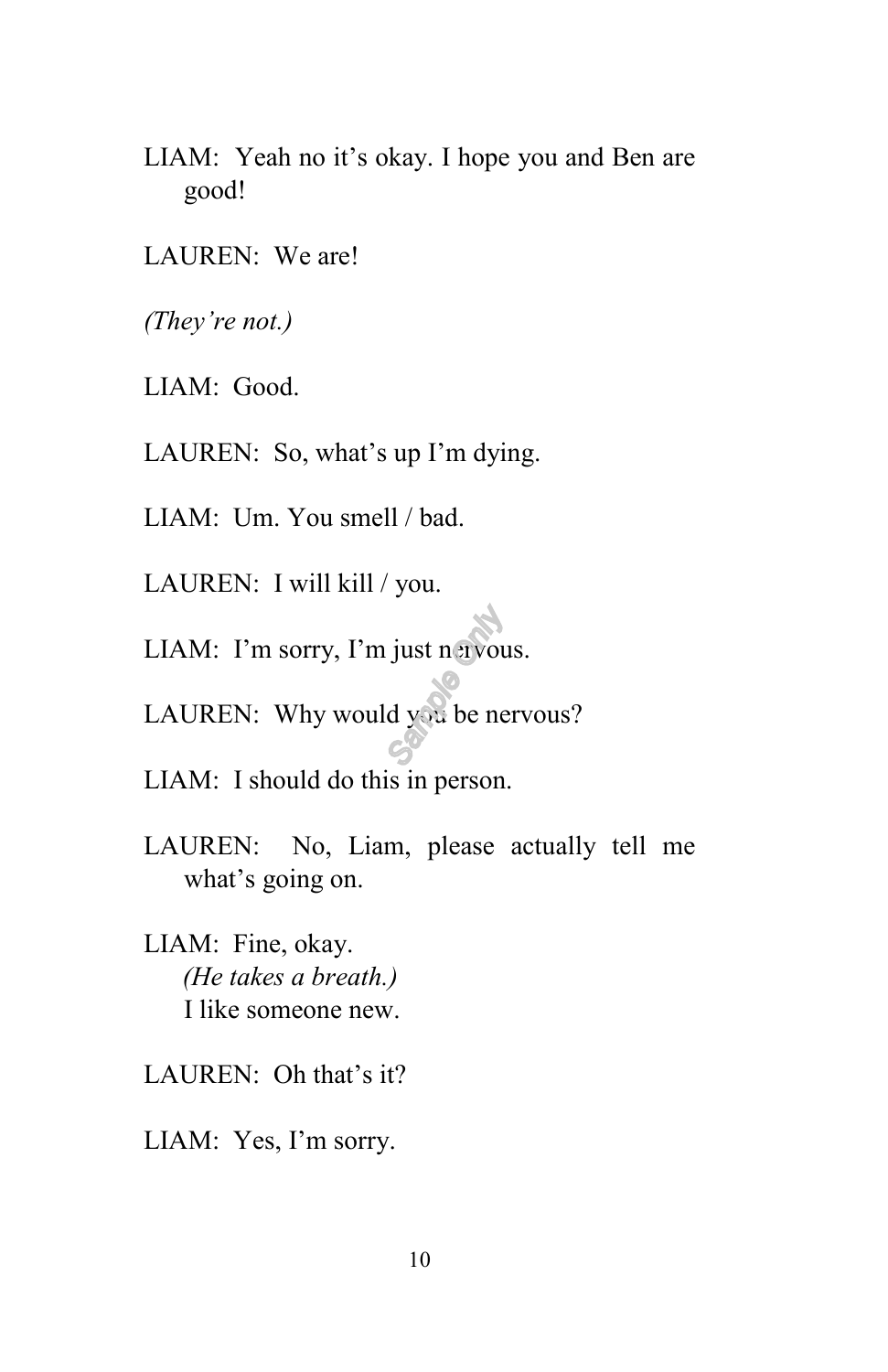LAUREN: I checked out all my books for this.

LIAM: I'm sorry.

LAUREN: I'm kidding I'm not mad. So, who is it?

LIAM: You have to guess.

LAUREN: Ugh, okay. So you're over Katie?

LIAM: Yeah, I think I am.

LAUREN: Well that's new. So you're happy about this?

LIAM: Happy about that, Katie, yeah.

LAUREN: Okay awesome. Who? *(LIAM doesn't answer.)* Do I know her?

LIAM: *(Beat.)* Yeah.

LAUREN: Maria?

LIAM: No.

LAUREN: Okay, um, Alyssa.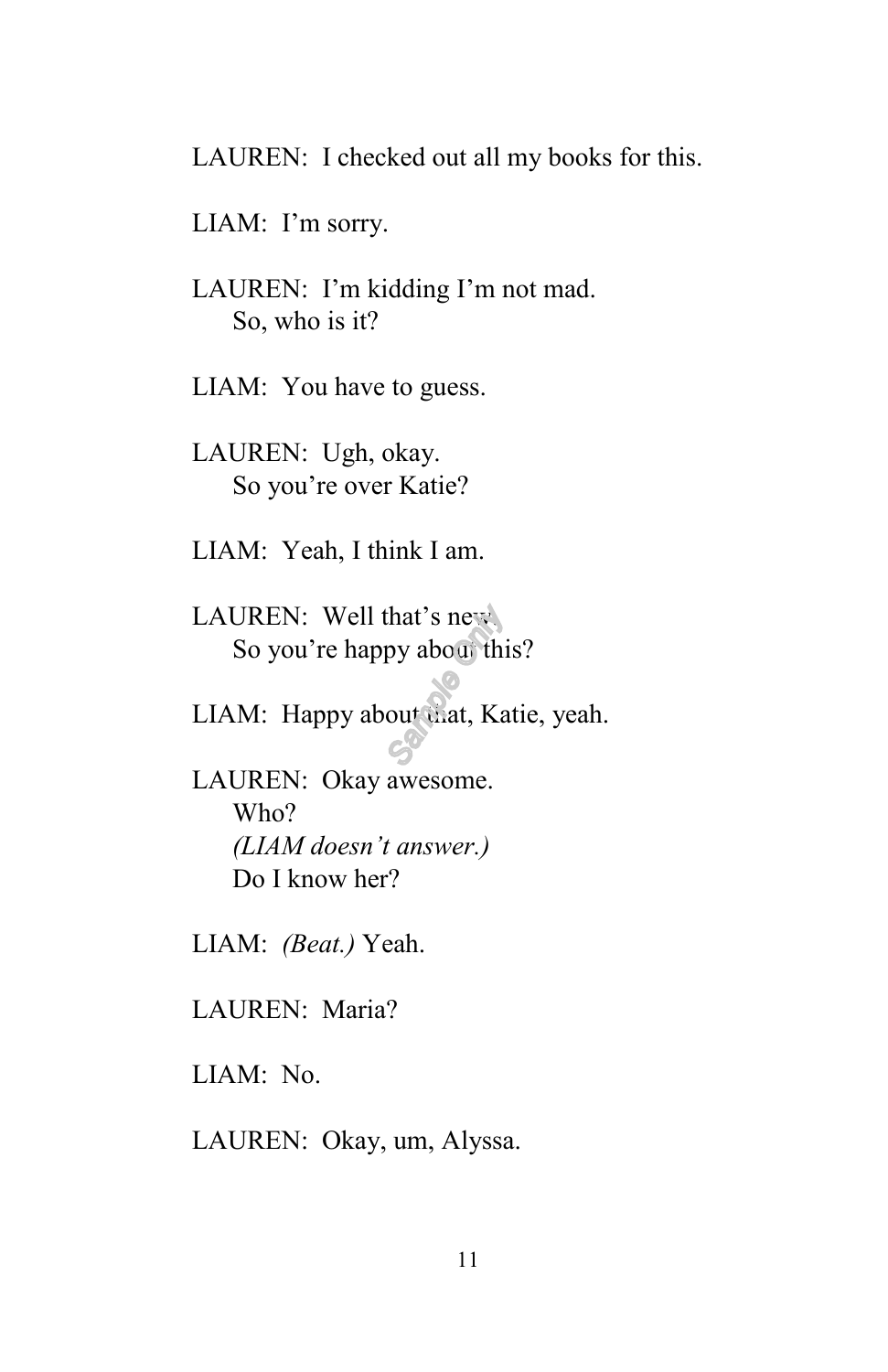LIAM: No, not again.

LAUREN: Hannah?

LIAM: No.

LAUREN: But she got so hot this summer.

LIAM: Yeah! But yeah, no

LAUREN: Oh. *(Oh no.)* Do you mean…

LIAM: What?

LAUREN: Me?

LIAM: Noooo. No, no. No.

*(Release of nervous energy.)*

LAUREN: Okay haha good. Oh my god, haha. *(LAUREN is maybe a little disappointed? But it's fleeting. That's not what this play is about.)* Uhh… Haha, I don't even know. Jamie?

RIPS ONLY

LIAM: No.

LAUREN: Jessica.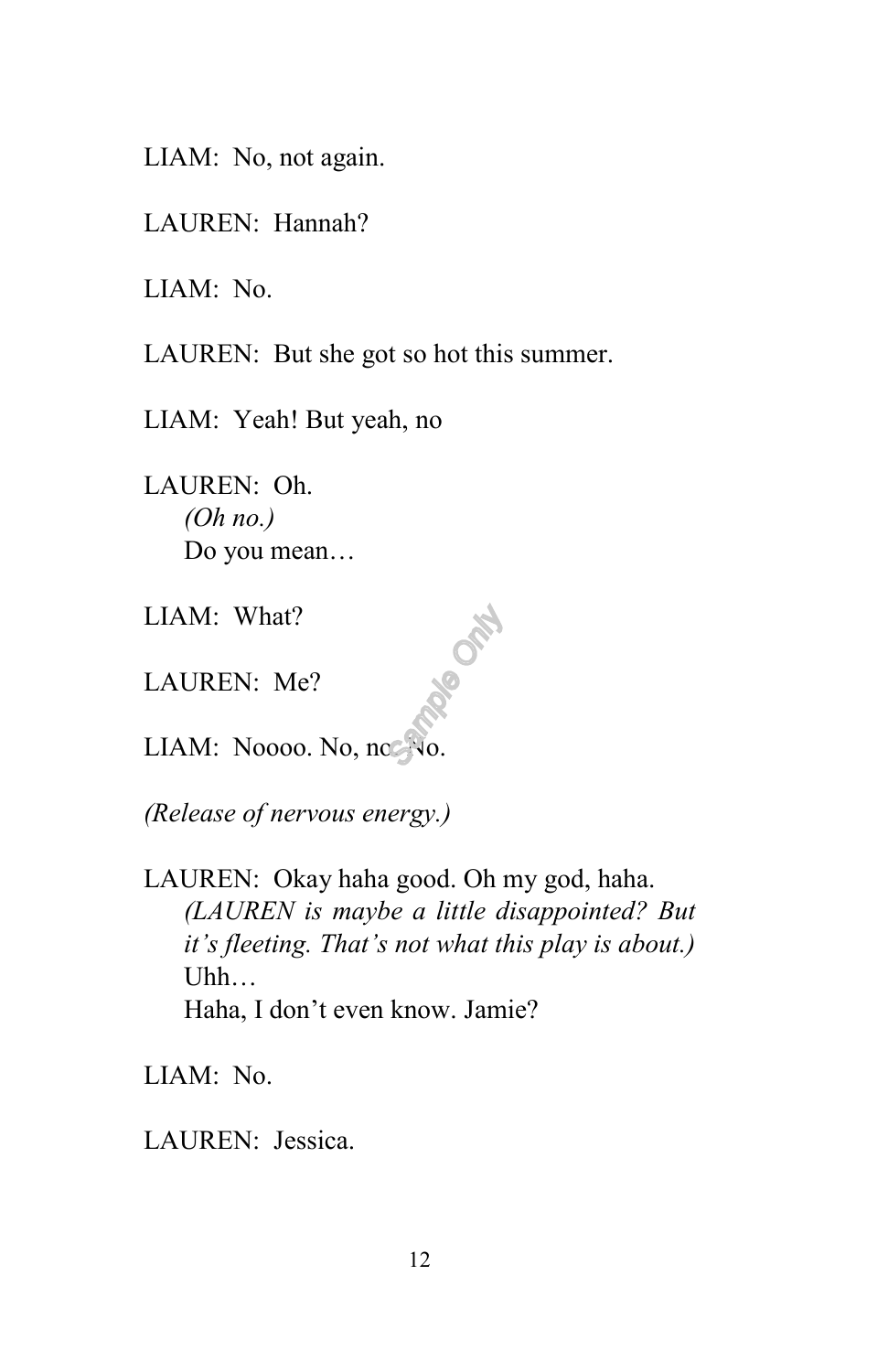LIAM: Nope.

*(LAUREN is having some fun with this game.)*

LAUREN: Julie.

LIAM:  $N -$ 

LAUREN: Julep.

LIAM: / Lauren these aren't names we know, keep guessing I can't say it. Please.

**RAGICAL** 

LAUREN: Jackie, Jackson, Jaqueline.

LIAM: Wait.

LAUREN: What?

LIAM: You said it.

LAUREN: What?

LIAM: You said it already.

LAUREN: Jackson? You like Jackson.

LIAM: I think so.

LAUREN: Okay. *(Beat.)* Okay!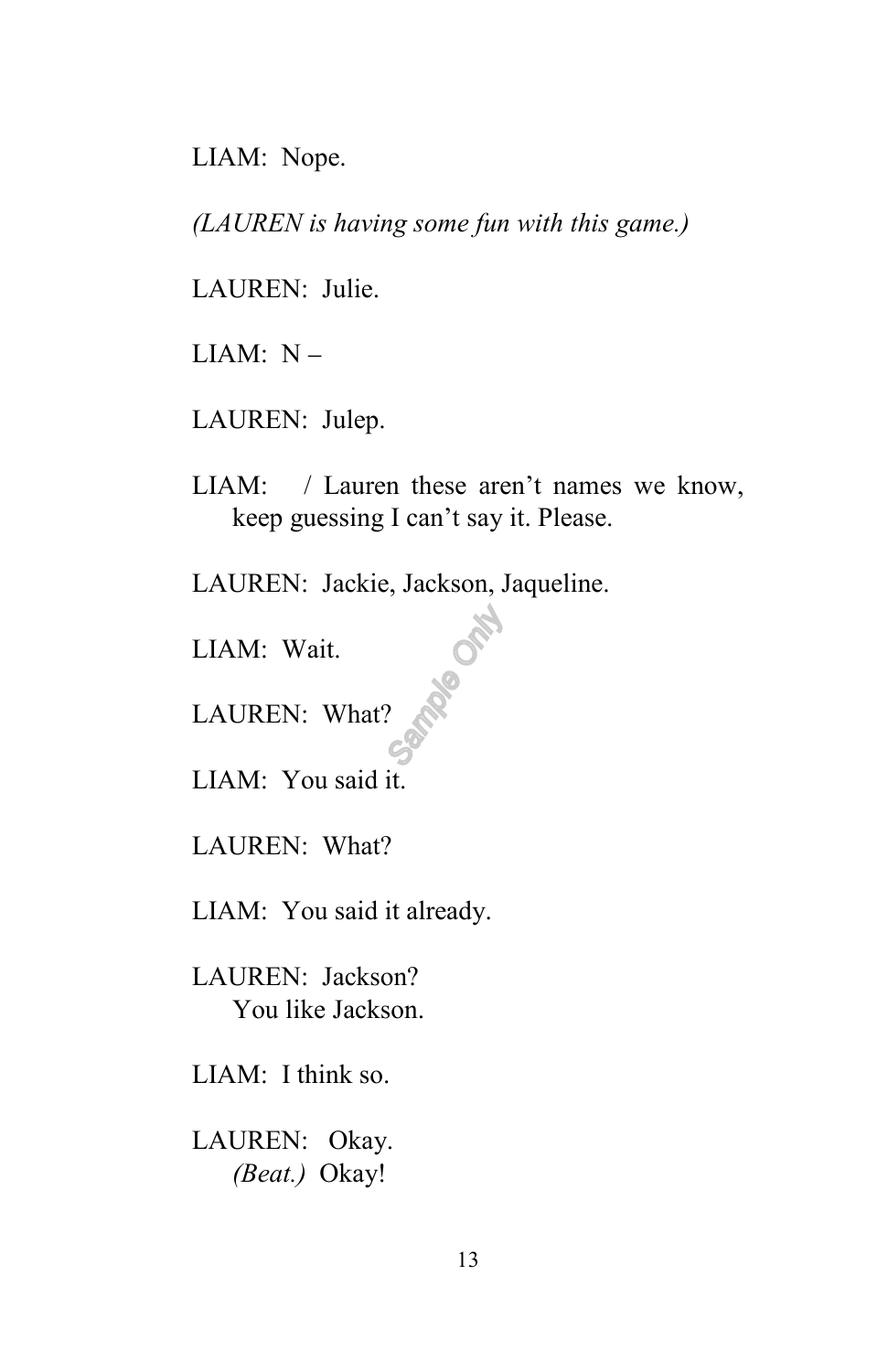LIAM: So yeah, I'm freaking out.

LAUREN: No! Like, don't! It's okay!

LIAM: What does that even MEAN? HELP.

LAUREN: I don't know what it means! *(OH GOD.)* AH!

LIAM: AH!

LAUREN: OKAY. Jackson! Jack-son.

LIAM: Oh my god, I said  $\frac{1}{2}$  out loud.

LAUREN: You like him like...feelings.

LIAM: YES. That wasn't clear?

LAUREN: I'M SORRY. FINE. *(Exhale.)* I'm sorry. So are you…

LIAM: I'm not going to say it.

LAUREN: Gay. Are you gay?

LIAM: I don't think so. I don't know.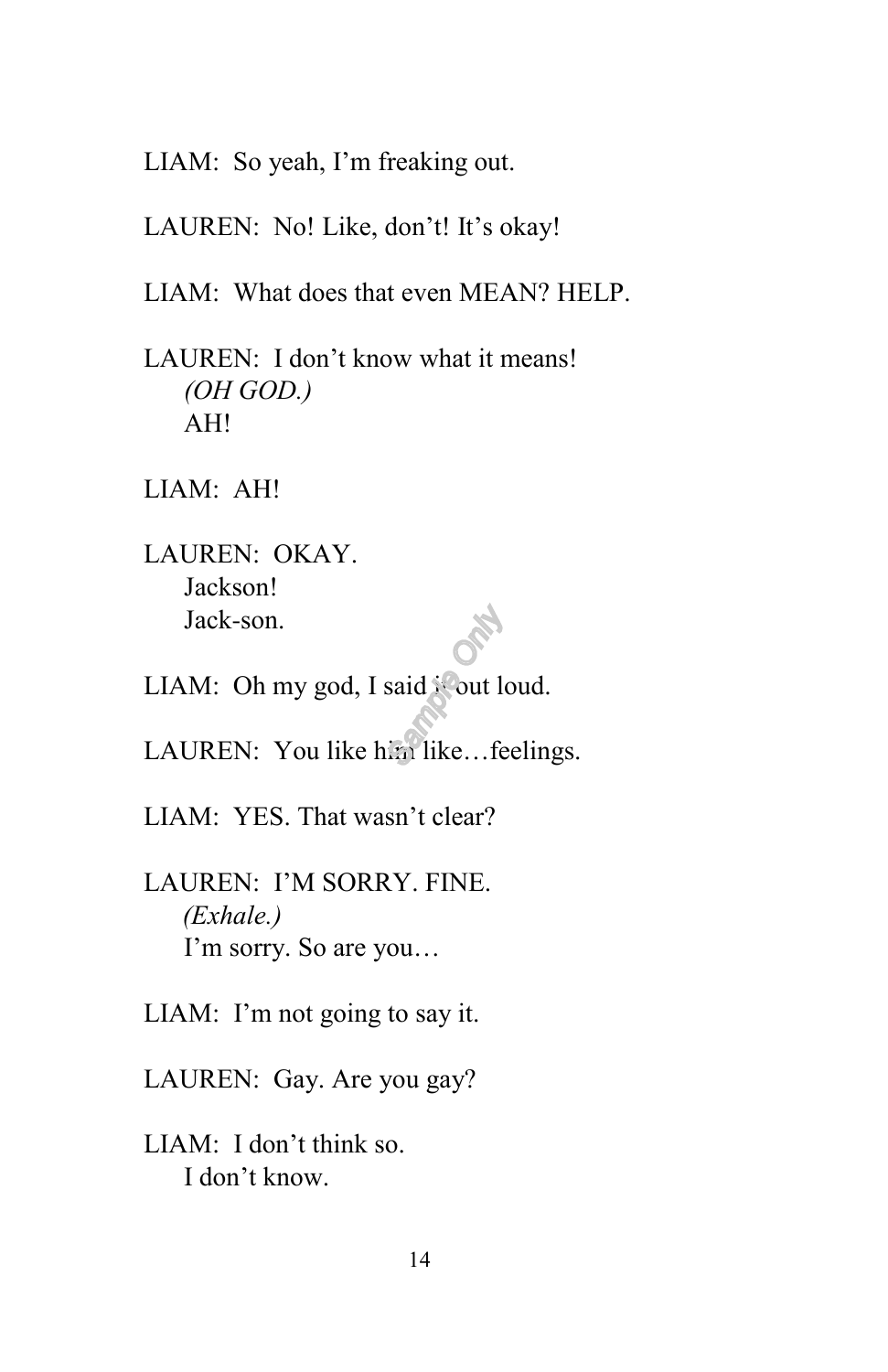LAUREN: Okay! That's fine! That's fine. Okay. Great!

LIAM: Great?

LAUREN: Great! New crush!

LIAM: Scary new crush!

LAUREN: Jackson is cute!

LIAM: Yes.

LAUREN: So…good!

LIAM: But that means I'm gay.

LAUREN: Not really...do you like anyone else?

LIAM: No.

LAUREN: Okay, so maybe it's just a Jackson thing! And that's fine! But also if you're gay that's also great!

LIAM: Okay. So, now what?

LAUREN: We talk about it like it's a normal crush. Because it is!

LIAM: Okay.